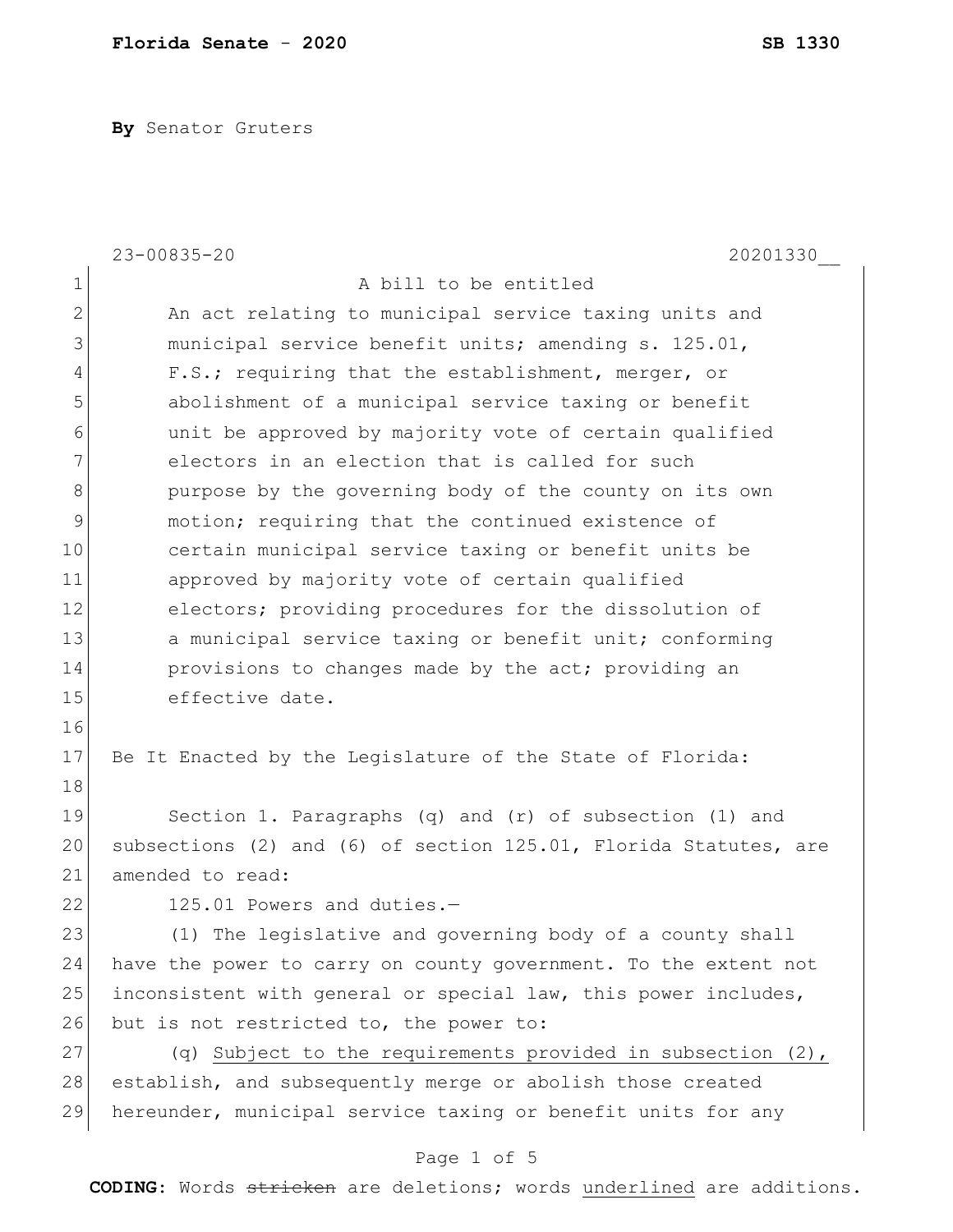23-00835-20 20201330\_\_ 30 part or all of the unincorporated area of the county, within 31 which may be provided fire protection; law enforcement; beach 32 erosion control; recreation service and facilities; water; 33 alternative water supplies, including, but not limited to, 34 reclaimed water and water from aquifer storage and recovery and 35 desalination systems; streets; sidewalks; street lighting; 36 garbage and trash collection and disposal; waste and sewage 37 collection and disposal; drainage; transportation; indigent 38 health care services; mental health care services; and other 39 essential facilities and municipal services from funds derived 40 from service charges, special assessments, or taxes within such 41 unit only. Subject to the consent by ordinance of the governing 42 body of the affected municipality given either annually or for a 43 term of years, the boundaries of a municipal service taxing or 44 benefit unit may include all or part of the boundaries of a 45 | municipality. If ad valorem taxes are levied to provide 46 essential facilities and municipal services within the unit, the 47 millage levied on any parcel of property for municipal purposes 48 by all municipal service taxing units and the municipality may 49 not exceed 10 mills. This paragraph authorizes all counties to 50 levy additional taxes, within the limits fixed for municipal 51 purposes, within such municipal service taxing units under the 52 authority of the second sentence of s.  $9(b)$ , Art. VII of the 53 State Constitution.

54 (r) Levy and collect taxes, both for county purposes and 55 for the providing of municipal services within any municipal 56 service taxing unit, and special assessments; borrow and expend 57 money; and issue bonds, revenue certificates, and other 58 obligations of indebtedness, which power shall be exercised in

# Page 2 of 5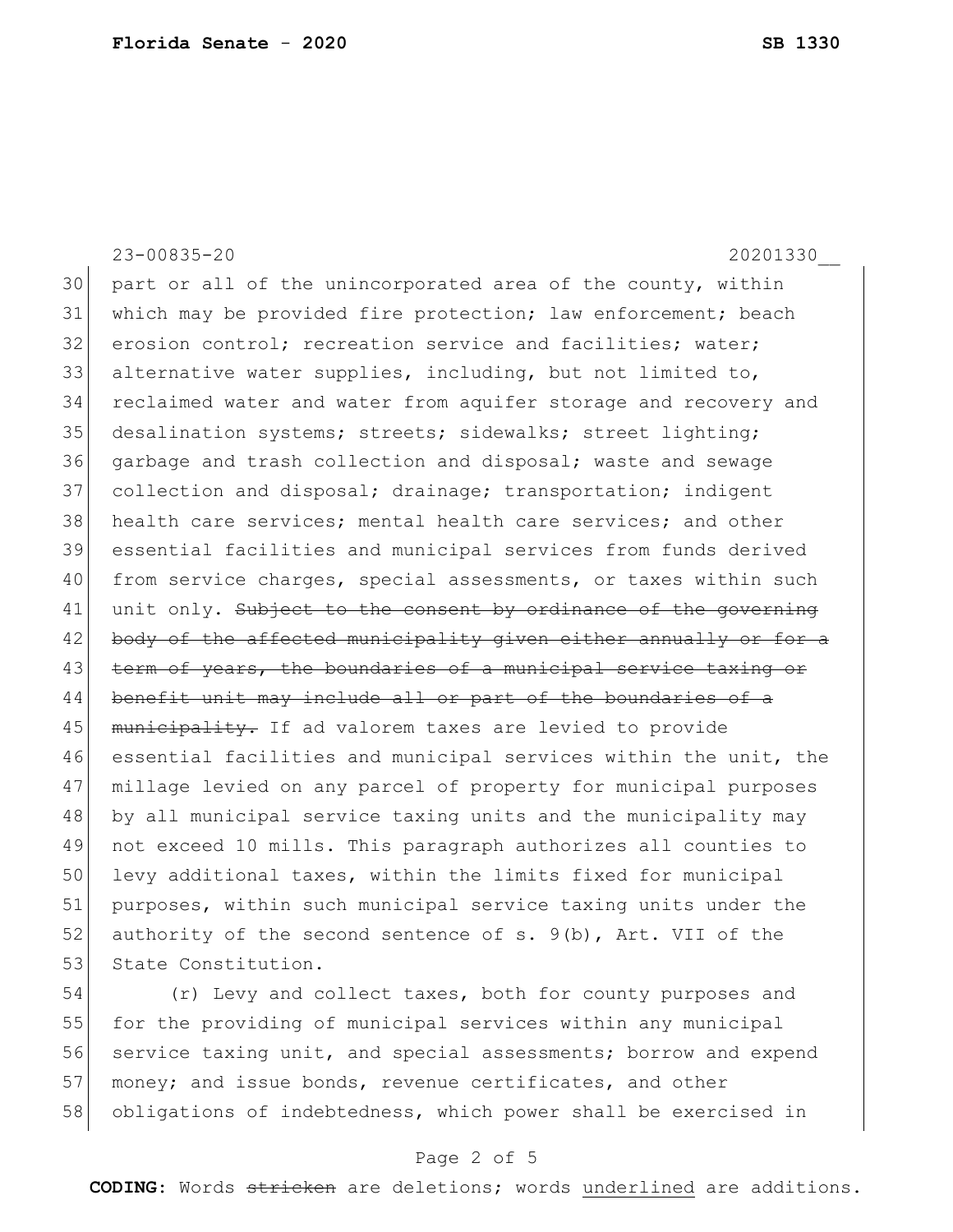23-00835-20 20201330\_\_ 59 such manner, and subject to such limitations, as may be provided 60 by general law. There shall be no referendum required for the 61 levy by a county of ad valorem taxes, both for county purposes 62 and for the providing of municipal services within any municipal 63 service taxing unit; however, the creation of any municipal 64 service taxing unit is subject to voting and other requirements 65 as provided in subsection (2). Notwithstanding any other 66 provision of law, a county may not levy special assessments for 67 the provision of fire protection services on lands classified as 68 agricultural lands under s. 193.461 unless the land contains a 69 residential dwelling or nonresidential farm building, with the 70 exception of an agricultural pole barn, provided the 71 nonresidential farm building exceeds a just value of \$10,000. 72 Such special assessments must be based solely on the special 73 benefit accruing to that portion of the land consisting of the 74 residential dwelling and curtilage, and qualifying 75 nonresidential farm buildings. As used in this paragraph, the 76 term "agricultural pole barn" means a nonresidential farm 77 building in which 70 percent or more of the perimeter walls are 78 permanently open and allow free ingress and egress. 79  $(2)$  (a) The establishment, merger, or abolishment of a 80 municipal service taxing or benefit unit under paragraph (1)(q) 81 must be approved by majority vote of the qualified electors who 82 would be or are subject to any service charge, special 83 assessment, or tax within such unit, voting in an election that 84 is called for such purpose by the governing body of the county 85 on its own motion. The boundaries of a municipal service taxing 86 or benefit unit may include all or part of the boundaries of a 87 municipality if, in addition to the majority approval of

### Page 3 of 5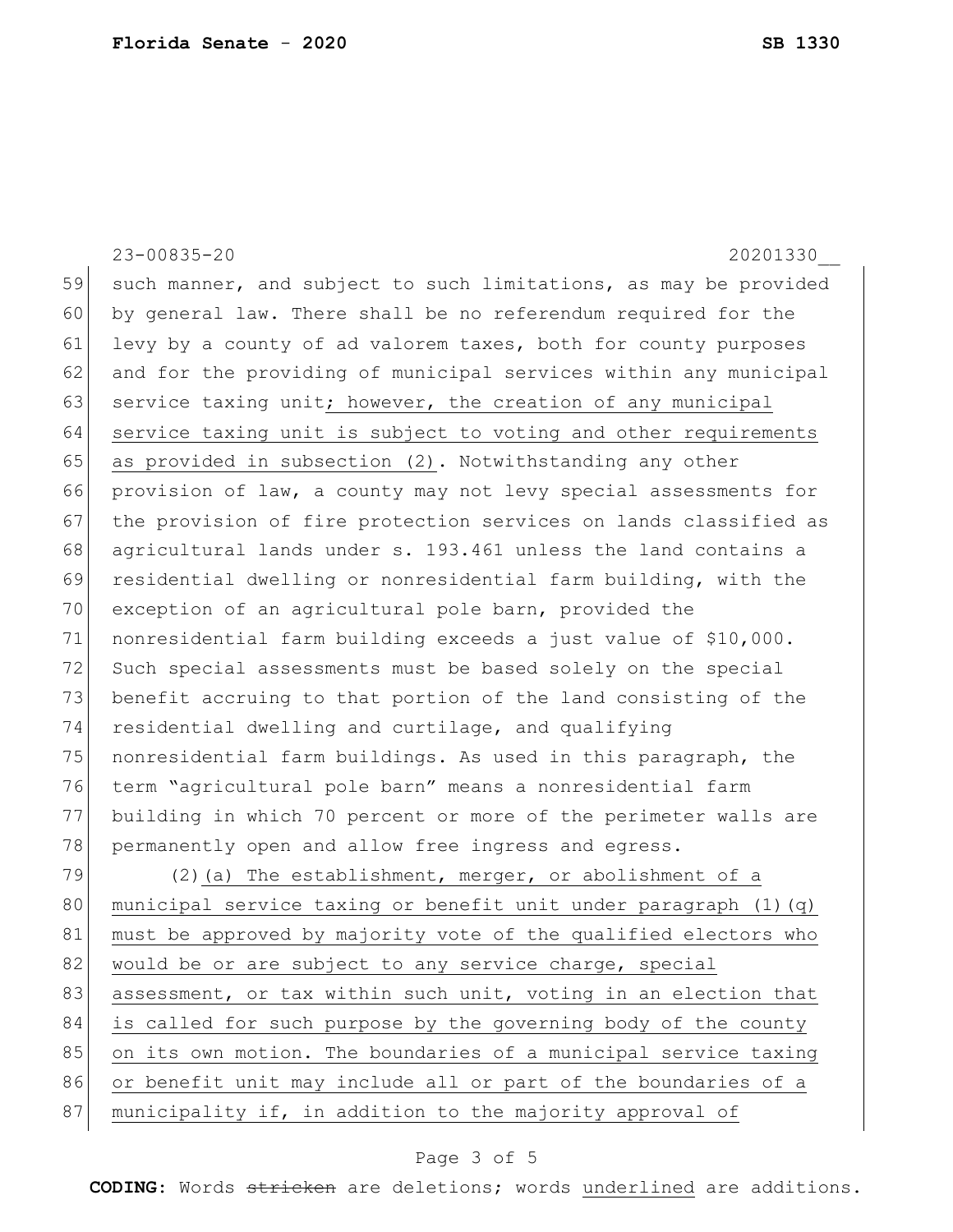23-00835-20 20201330\_\_ 88 qualified electors required under this paragraph, consent by 89 ordinance of the governing body of the affected municipality is 90 given either annually or for a term of years. The board of 91 county commissioners shall be the governing body of any 92 municipal service taxing or benefit unit created pursuant to 93 paragraph (1)(q) and this paragraph. 94 (b) For any municipal service taxing or benefit unit that 95 was created on or before July 1, 2020, without a majority 96 approval of qualified electors as required under paragraph (a), 97 the continued existence of such unit must be approved by 98 majority vote of the qualified electors who are subject to any 99 service charge, special assessment, or tax within such unit. If 100 a majority vote for the continued existence of the municipal 101 service taxing or benefit unit is not achieved, such unit must 102 be dissolved within 6 months after the election and any 103 remaining funds of the unit must be used as decided by the board 104 of county commissioners. 105 (6) (a) The governing body of a municipality or 106 municipalities by resolution, or the citizens of a municipality 107 or county by petition of 10 percent of the qualified electors of 108 such unit, may identify a service or program rendered specially 109 for the benefit of the property or residents in unincorporated 110 areas and financed from countywide revenues and petition the 111 board of county commissioners to develop an appropriate 112 mechanism to finance such activity for the ensuing fiscal year, 113 which may be by taxes, special assessments, or service charges 114 levied or imposed solely upon residents or property in the 115 unincorporated area, by the establishment of a municipal service 116 taxing or benefit unit pursuant to paragraph  $(1)(q)$  and

# Page 4 of 5